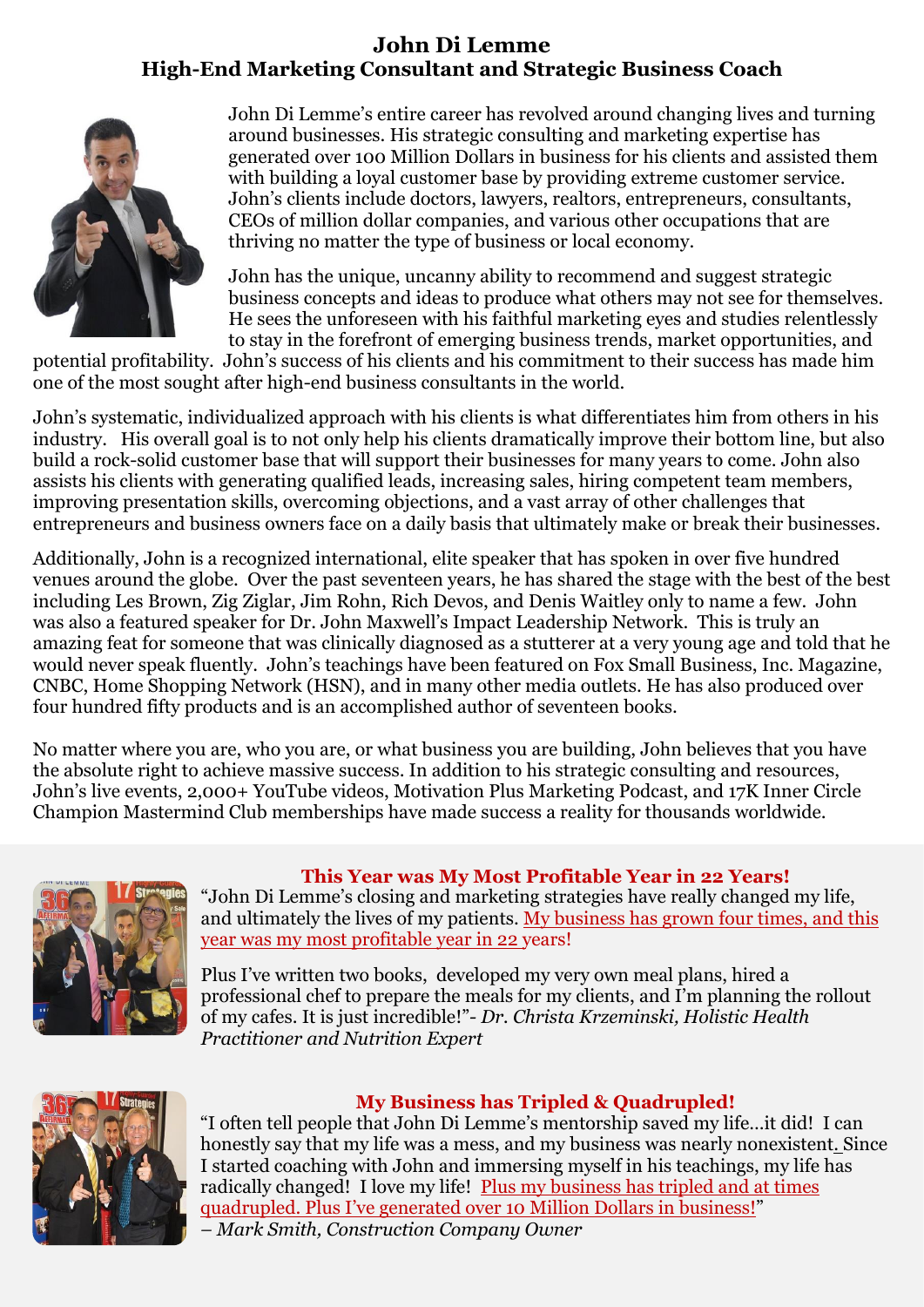## - John Di Lemme's -

# \*10\* Proven and Time-Tested Marketing Strategies on How to Absolutely Generate More Profits than Ever Before in 2019 and **Put an End to Useless, Costly So-Called Marketing...**

**Marketing Strategy #1:**

**Marketing Strategy #2:**

**Marketing Strategy #3:**

**Marketing Strategy #4:**

**Marketing Strategy #5:**

**Marketing Strategy #6:**

**Marketing Strategy #7:**

**Marketing Strategy #8:**

**Marketing Strategy #9:**

**Marketing Strategy #10:**



"Since I've been coaching with John, I now know how to deliver extreme customer service to my clients, and my clients are confident in me. I am confident in myself and know I am worthy of success. My marketing actually works! My income has exploded, my business has grown over 1,000%, and I've earned my biggest fee of my entire career!" *- Carol Grant, Lawyer*